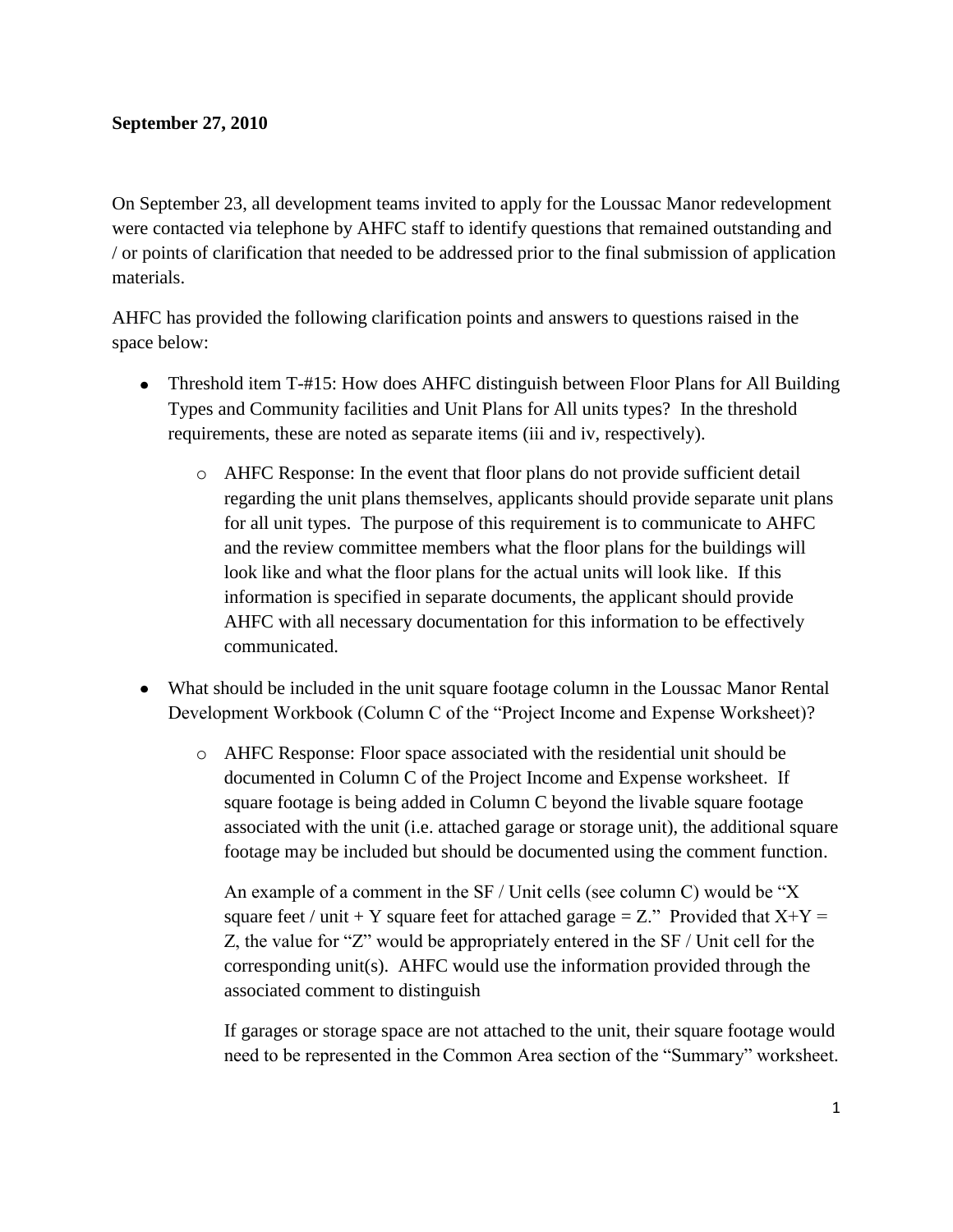• What do we mean by "Portfolio" in line  $\#24$  of the online system (text from line item  $\#24$ provided below)?

Supplemental Development Team Information

Please attach resumes, or portfolios, for the developer (**resumes should only be provided for the key point(s) of contact to AHFC during the development phase**), the anticipated contractor and architect, and engineer (if known) to be used for this project. For the development staff, please specify who the key point(s) of contact will be with AHFC during the development phase (limit the resumes provided to no more than three persons).

Please also attach portfolios (not resumes) of the projects under management by the property management firm that will manage Loussac Manor once the development is complete.

- o AHFC Response: Please regard portfolio as a list of properties under management. Details regarding the projects within the portfolio of properties managed are welcome (i.e. location, # of units, funding sources, tenant set-asides, etc.)
- If the Section 8 contract goes away, will AHFC amend the LURA to account for a "post-Section 8" rent structure?
	- o AHFC Response: Applicants should anticipate honoring the set-aside commitments they make in their application for the affordability period. In the event that Section 8 assistance goes away during the affordability period, project owners would have the opportunity to submit a request to AHFC for reconsideration of the minimum set-asides. AHFC will not comment on, or otherwise commit to, a particular response in the event that Section 8 assistance is eliminated in the future.
- Can a homeless preference be implemented while maintaining management standards consistent with other HUD housing projects?
	- o AHFC Response: Yes. Tenant selection and screening criteria are within the purview of the property manager. Satisfying the requirements for points under the Homeless Preference category does not otherwise impose tenant selection criteria beyond the preference and the conditions associated with the written agreement with the service provider.
- Three Questions on the Development Schedule:
	- o Does the "Code Review" mean a review by the architects or by the Municipality?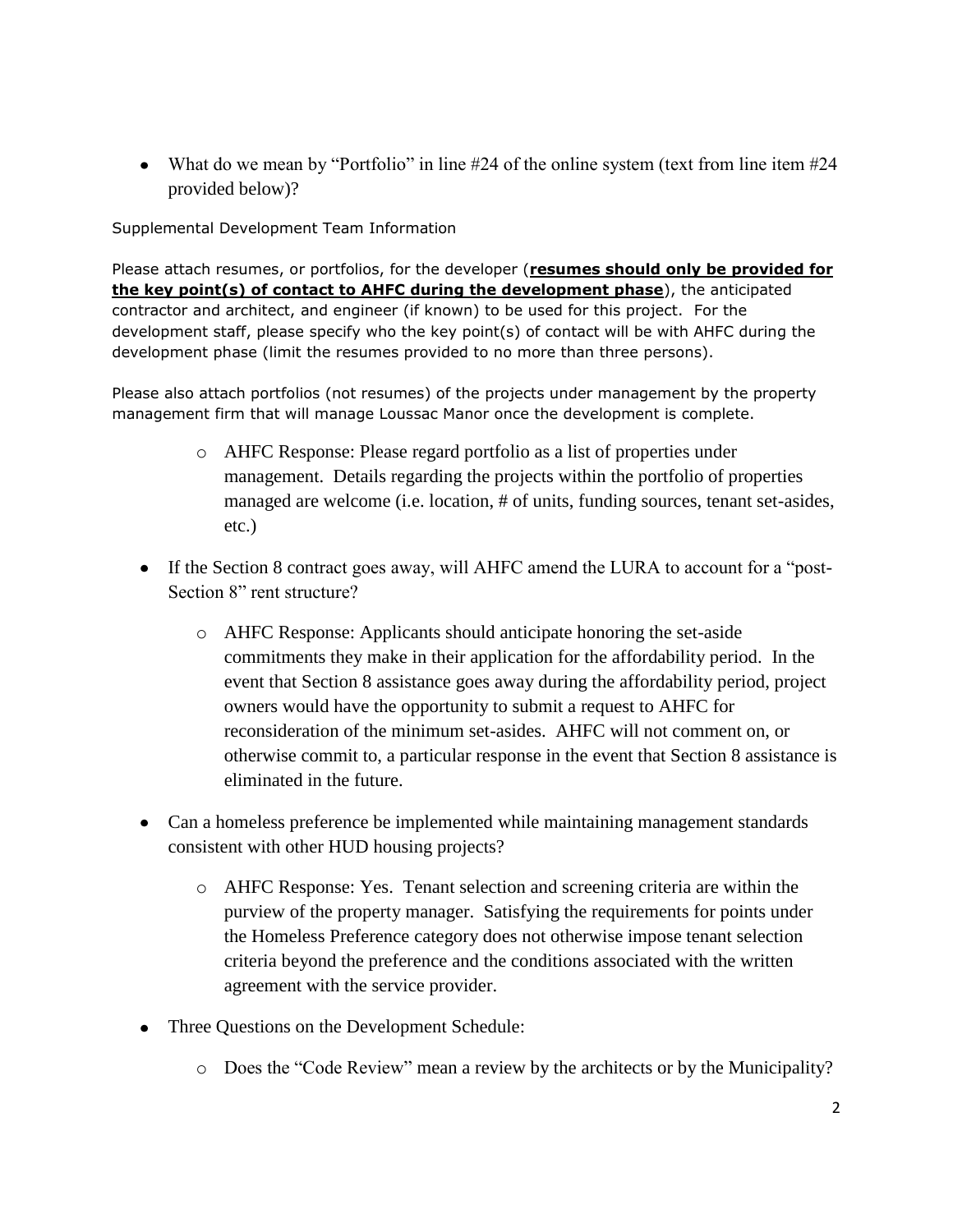- AHFC Response: The "Code Review" milestone specified in the development schedule form pertains to the completion of the Local Building Code Review.
- o Can the same entity be both the developer and general partner?
	- **AHFC Response: Yes.**
- o General question on the disposition date. Why is it there, and isn't it AHFC's responsibility to perform the disposition?
	- AHFC Response: The disposition process will impact the timeline for the selected developer to close with their investor. Although AHFC will submit the disposition application to HUD, AHFC will need to work closely with the selected development team to obtain all requisite information for the environmental review, etc..
- Does the Deferred Developer Fee need to be included in the DCR for all hard and soft debt?
	- o AHFC Response: Yes. Any amounts identified as Deferred Developer Fee must be documented in the Project Income and Expense Worksheet as a debt instrument. Consequently, the amounts anticipated to repay the Deferred Developer Fee must be specified in the "Annual DOT Service Expense" cell.
		- **Please note: Deferred Developer Fee payments will not count as "must"** pay debt" and will therefore not be included in the DCR for hard / mustpay debt. However, Deferred Developer Fee payment amounts will factor into the total DCR for **the combined** (hard +soft) **debt**.
- If workforce housing units are rented at Fair Market Rent (FMR), can an applicant earn points under the Public Housing Division Waitlist category?
	- o AHFC Response: No. To earn points under this section, gross rents must be below the FMR. Consequently, if workforce housing units are included in the project and an applicant wishes to receive points under the Public Housing Division Waitlist category, the applicant will need to propose gross rents for the workforce housing units at least \$1 below the fair market rent.